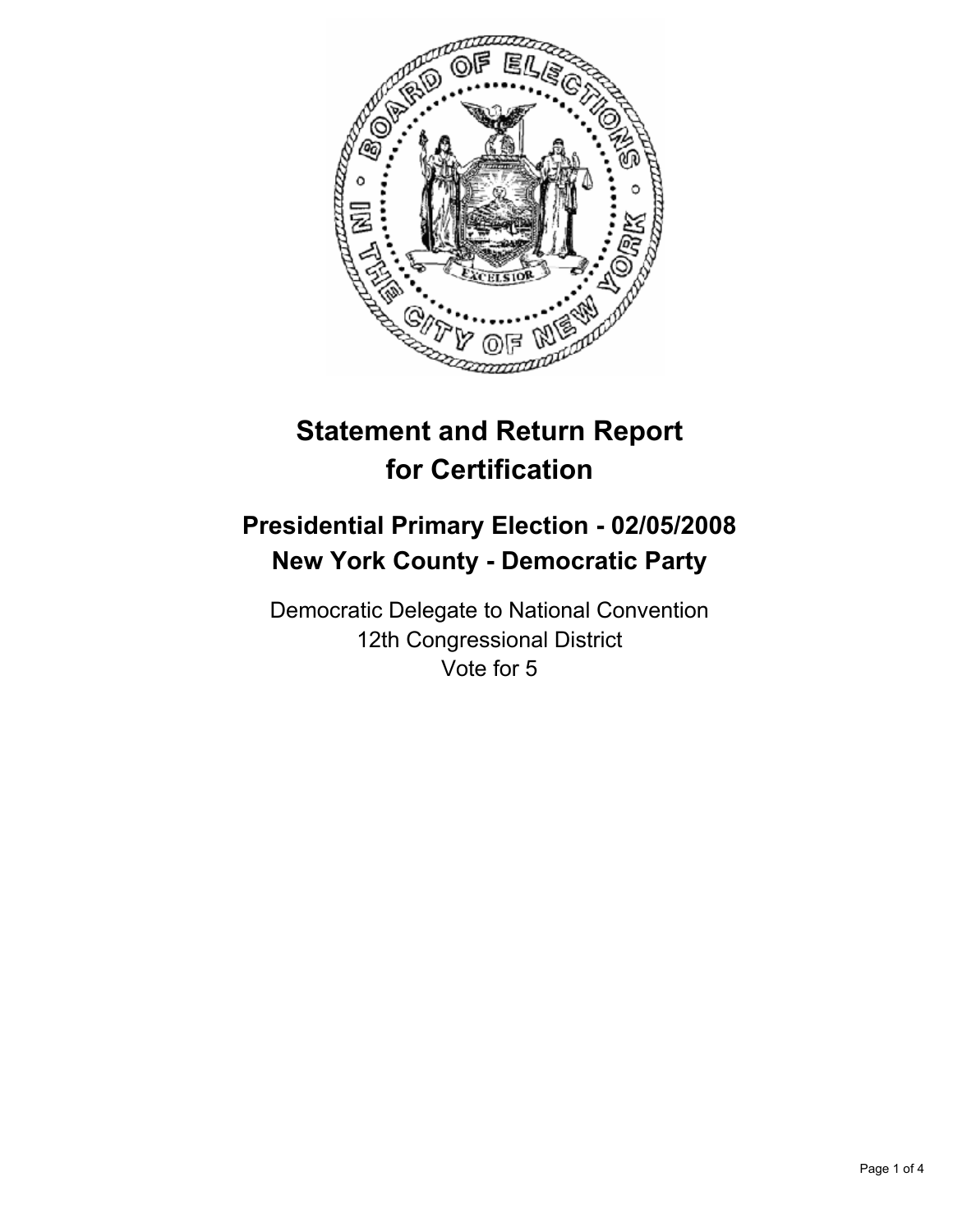

#### **12th Congressional District**

| <b>Assembly District 64</b>                          |                |
|------------------------------------------------------|----------------|
| <b>EMERGENCY</b>                                     | 107            |
| ABSENTEE/MILITARY                                    | 76             |
| <b>FEDERAL</b>                                       | 19             |
| <b>AFFIDAVIT</b>                                     | 209            |
| MARTIN MALAVE DILAN (M) - PLEDGED TO SUPPORT CLINTON | 2,934          |
| ROSIE MENDEZ (F) - PLEDGED TO SUPPORT CLINTON        | 3,222          |
| LUIS GARDEN-ACOSTA (M) - PLEDGED TO SUPPORT CLINTON  | 2,858          |
| CHUNG SETO (F) - PLEDGED TO SUPPORT CLINTON          | 2,875          |
| CHARLES OBER (M) - PLEDGED TO SUPPORT CLINTON        | 2,417          |
| PAUL NEWELL (M) - PLEDGED TO SUPPORT OBAMA           | 1,270          |
| ALLISON C DAVIS (F) - PLEDGED TO SUPPORT OBAMA       | 1,274          |
| MATTHEW COWHERD (M) - PLEDGED TO SUPPORT OBAMA       | 1,192          |
| RACHEL E LAUTER (F) - PLEDGED TO SUPPORT OBAMA       | 1,253          |
| DANIEL W TIETZ (M) - PLEDGED TO SUPPORT OBAMA        | 1,099          |
| <b>Total Votes</b>                                   | 20,394         |
| <b>Assembly District 66</b>                          |                |
| <b>EMERGENCY</b>                                     | 0              |
| ABSENTEE/MILITARY                                    | 0              |
| <b>FEDERAL</b>                                       | 0              |
| <b>AFFIDAVIT</b>                                     | 0              |
| MARTIN MALAVE DILAN (M) - PLEDGED TO SUPPORT CLINTON |                |
| ROSIE MENDEZ (F) - PLEDGED TO SUPPORT CLINTON        |                |
| LUIS GARDEN-ACOSTA (M) - PLEDGED TO SUPPORT CLINTON  |                |
| CHUNG SETO (F) - PLEDGED TO SUPPORT CLINTON          |                |
| CHARLES OBER (M) - PLEDGED TO SUPPORT CLINTON        |                |
| PAUL NEWELL (M) - PLEDGED TO SUPPORT OBAMA           | 2              |
| ALLISON C DAVIS (F) - PLEDGED TO SUPPORT OBAMA       | $\overline{2}$ |
| MATTHEW COWHERD (M) - PLEDGED TO SUPPORT OBAMA       | $\overline{2}$ |
| <b>DACUEL E LAUTED (E) DI EDCED TO CURRODT ORAMA</b> |                |

RACHEL E LAUTER (F) - PLEDGED TO SUPPORT OBAMA 2 DANIEL W TIETZ (M) - PLEDGED TO SUPPORT OBAMA 2

**Total Votes 15**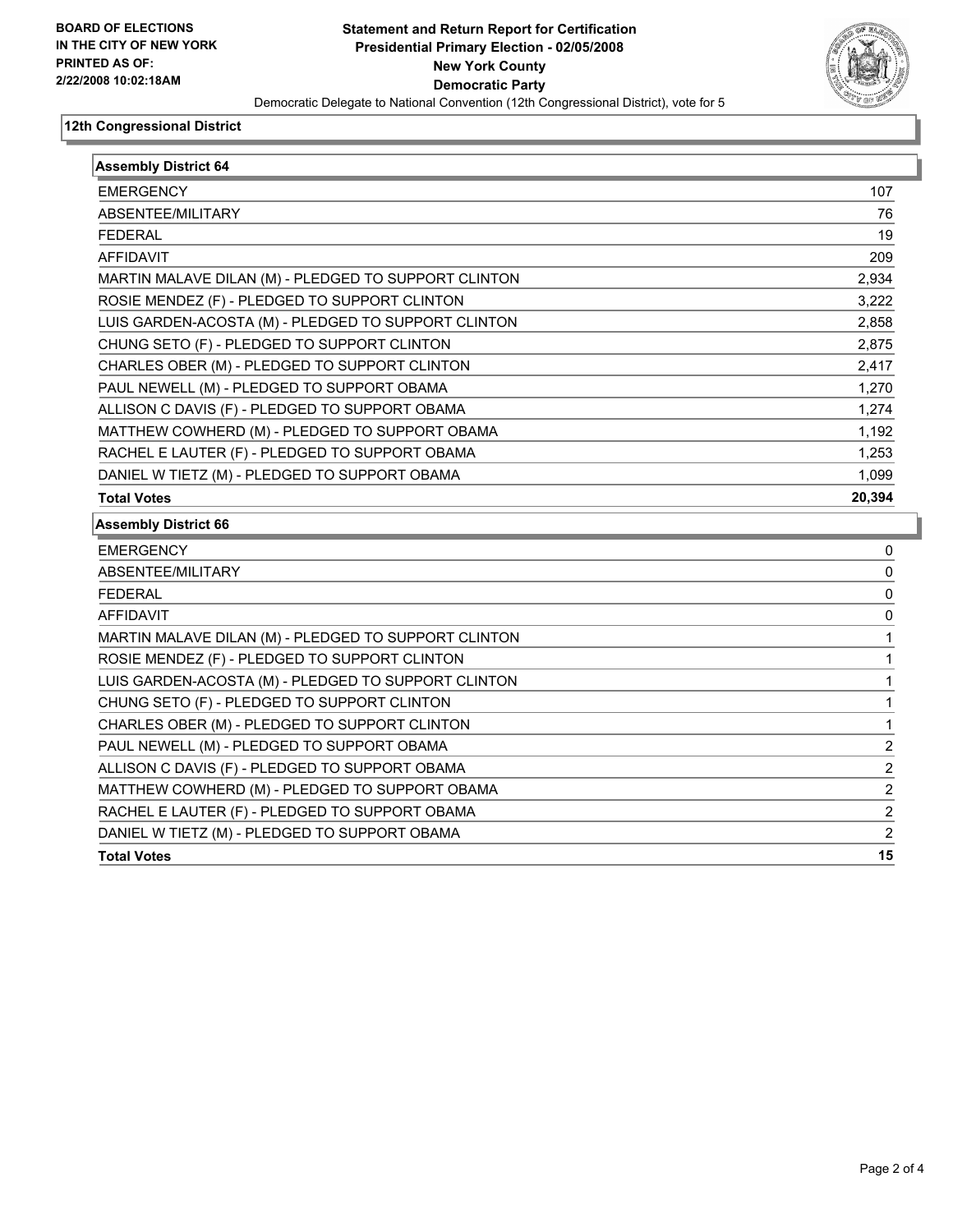

#### **12th Congressional District**

| <b>Assembly District 74</b>                          |        |
|------------------------------------------------------|--------|
| <b>EMERGENCY</b>                                     | 85     |
| ABSENTEE/MILITARY                                    | 57     |
| <b>FEDERAL</b>                                       | 15     |
| <b>AFFIDAVIT</b>                                     | 239    |
| MARTIN MALAVE DILAN (M) - PLEDGED TO SUPPORT CLINTON | 2,252  |
| ROSIE MENDEZ (F) - PLEDGED TO SUPPORT CLINTON        | 2,896  |
| LUIS GARDEN-ACOSTA (M) - PLEDGED TO SUPPORT CLINTON  | 2,238  |
| CHUNG SETO (F) - PLEDGED TO SUPPORT CLINTON          | 2,121  |
| CHARLES OBER (M) - PLEDGED TO SUPPORT CLINTON        | 1,949  |
| PAUL NEWELL (M) - PLEDGED TO SUPPORT OBAMA           | 1,238  |
| ALLISON C DAVIS (F) - PLEDGED TO SUPPORT OBAMA       | 1,271  |
| MATTHEW COWHERD (M) - PLEDGED TO SUPPORT OBAMA       | 1,218  |
| RACHEL E LAUTER (F) - PLEDGED TO SUPPORT OBAMA       | 1,253  |
| DANIEL W TIETZ (M) - PLEDGED TO SUPPORT OBAMA        | 1,148  |
| <b>Total Votes</b>                                   | 17,584 |